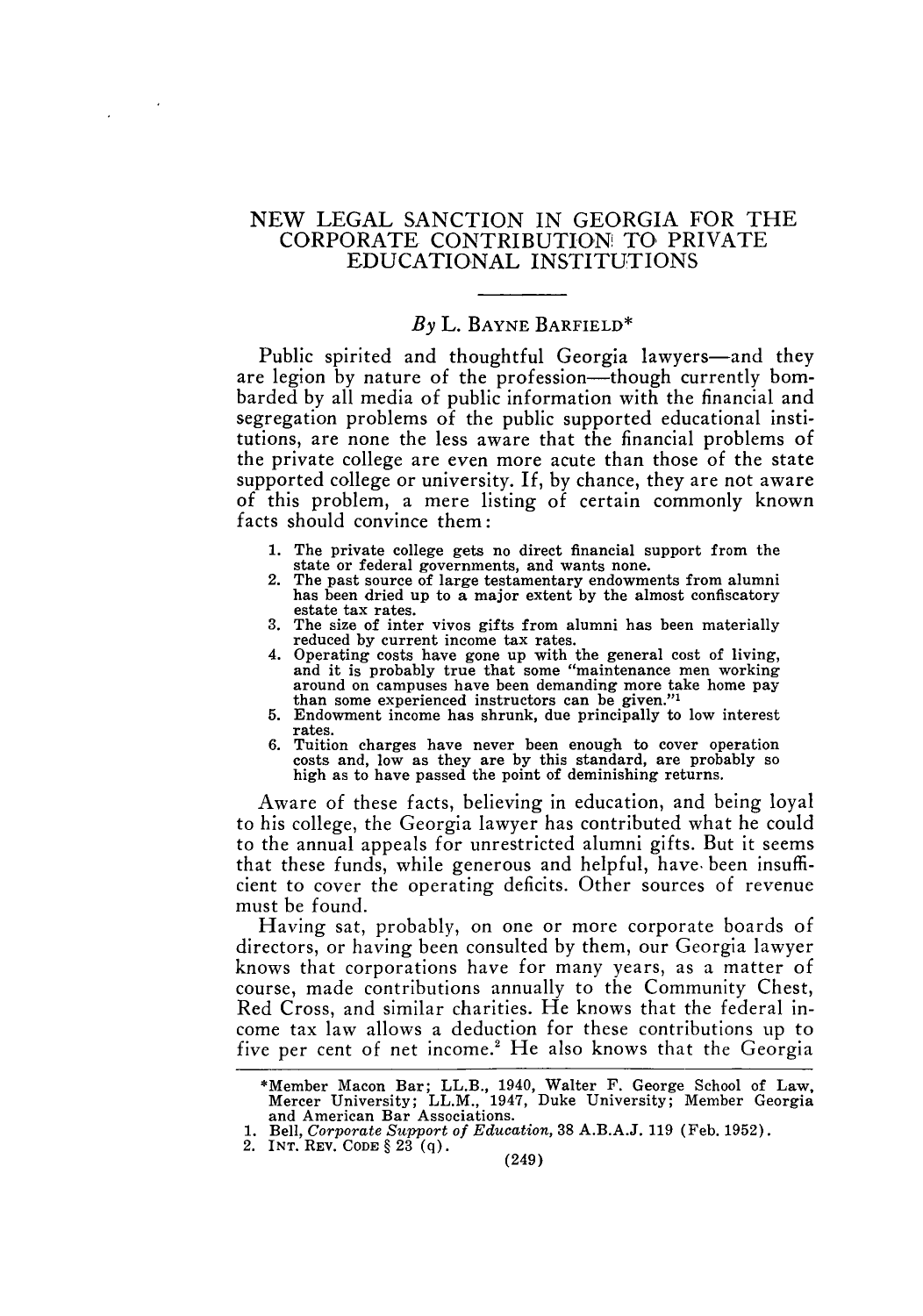income tax law, in 1952 for the first time, permitted the deduction of such contributions by a corporation.'

Why not add a private college to the group of donees? Perhaps our friend has not heretofore examined very thoroughly the legality of these contributions from the standpoint of Georgia corporation law for any one or all of the following reasons:

- **1.** Donations being small, they have been dismissed under the theory of *de minimis.*
- 2. Corporate by-law allows them.
- 3. The board of directors or stockholders have approved or ratified them.
- 4. Benefits to the corporation, from a public relations standpoint, of contributions of Community Chest Funds and similar charities are rather obvious.
- 5. The 1952 amendment to the Georgia income tax law allows the contributions as deductions.
- 6. In the rare case, the corporate charter or a charter amendment allows them.

Now, however, wanting to be able to approve the legality of a substantial corporate contribution to a private educational institution, he digs a little deeper. Knowing that a corporation, being a creature of law, can exercise only those powers granted to it, he encounters the following problems. First, there is no specific authority in the corporate charter, as amended, nor in the by-laws. Second, there is no specific authority in the broad general powers set out in Ga. Code Ann. § 22-1802(h) **;4** nor in the nine so-called "inherent powers" set out in Ga. Code Ann. **§** 22-I827 (a)-(i) **;5** nor in the "conferred" powers set out in Ga. Code Ann. § 22-1828 (a)-(j).<sup>6</sup>

Third, and most important perhaps, in the November-December 1953 session of the Georgia General Assembly, the specific power to make contributions to charity was given to corporations chartered after the effective date of the  $Act<sup>7</sup>$  (December **12,** 1953) as follows:

Section **1.** Every private corporation hereafter chartered in this State shall have, in addition to the powers granted in its charter and in addition to other general powers conferred by law, power to make donations for the public welfare or for charitable, scientific, or educational purposes.

As to those corporations chartered before its effective date, the Act is as follows:

250

<sup>3.</sup> Ga. Laws 1952, p. 427. Query: Is this corporate deduction really the law? Notice that amending clause specifically says what words of the Code section shall be deleted and what words added, but the corporate deduction is not mentioned. The deduction is found in the last clause of the section, reading as amended.

<sup>4.</sup> Ga. Laws Ex. Sess. 1937-38, p. 216.

<sup>5.</sup> Ga. Laws Ex. Sess. 1937-38, pp. 214, 222, 223.

<sup>6.</sup> Ga. Laws Ex. Sess. 1937-38, pp. 214, 223. 7. Ga. Laws Nov.-Dec. Sess. 1953, p. 121.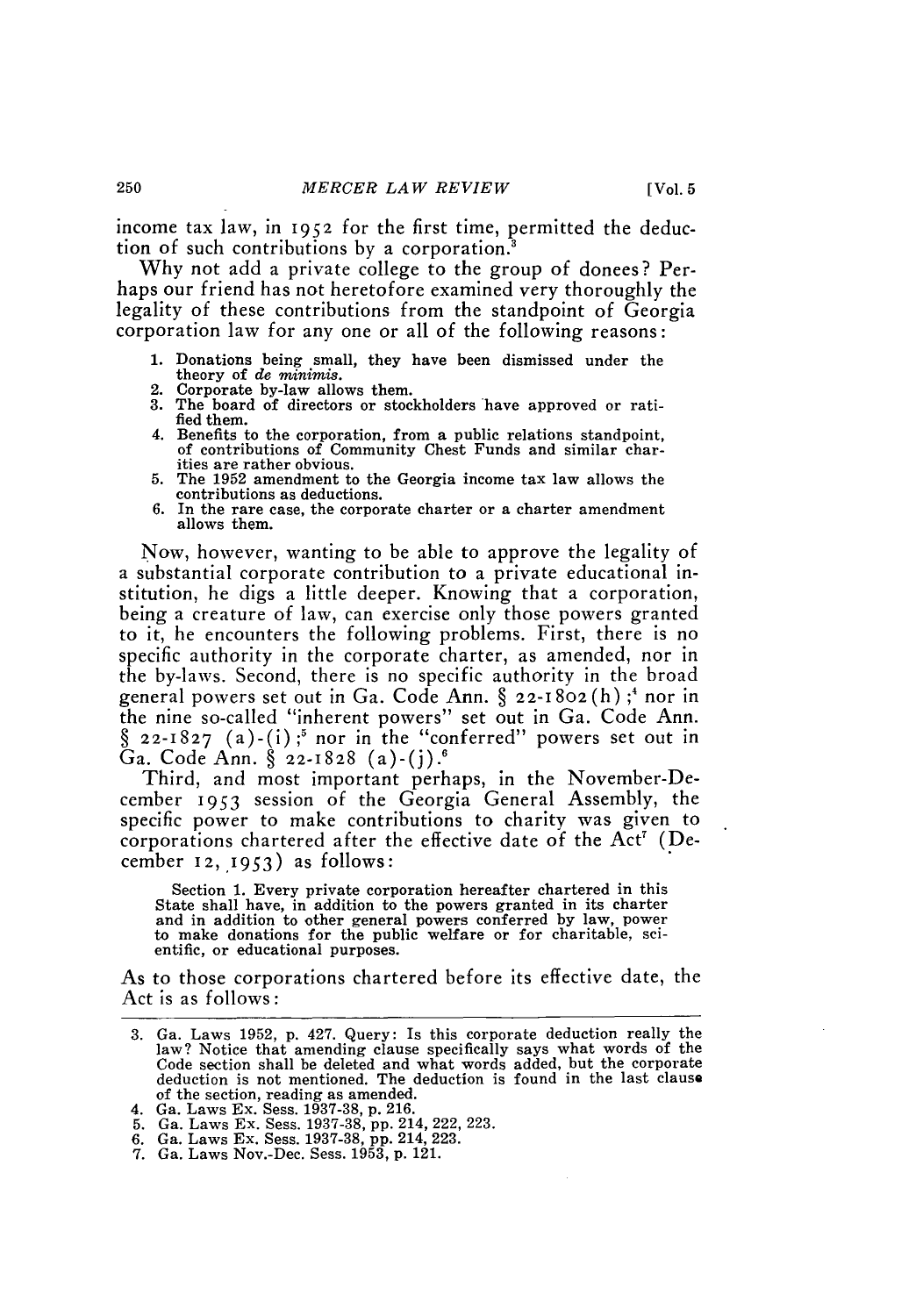Section 2. Every private corporation heretofore chartered and whose charter was issued subject to the right reserved in the State to change the charter or withdraw the franchise shall also have the power described in Section 1.

Fourth, there appears to be a possibility that such a contribution comes within the "incidental and necessary powers" conferred by Ga. Code Ann. § 22-1828 (h) **:'**

**...** to do all and everything necessary and proper for the accomplishment of the objects enumerated in the charter or any amendments thereof or necessary or incidental to the protection and benefit of the corporation and in general to carry on any lawful business necessary or incidental to the attainment of the objects of the corporation.

Researching the fourth proposition first, our Georgia lawyer looks into Nadler on *Georgia Corporation Law* and finds, at section 279, the following:

Comprehensively stated, an "incidental" power exists only for the purpose of enabling a corporation to carry out the powers express-<br>ly granted to it (that is to say, the powers necessary to accom-<br>plish the purpose of its existence), and can in no case avail to plish the purpose of its existence), and can in no case avail to enlarge powers, and thereby warrant it to devote its efforts or capital to other purposes than such as its charter expressly authorizes or to engage in collateral enterprises not directly but only remotely connected with its specific corporate purposes. [citing the North Carolina case of *Victor v. Louise Cotton Mills,* 148 N.C. 107, 61 S.E. 648, 16 L.R.A. (N.S.) 1020 . **. .**

Mr. Nadler then says: "Thus, the doctrine of 'ultra vires' is being further limited and discredited." (Citing Ga. Code Ann.  $\S$  22-719,<sup>9</sup> and five Georgia cases.<sup>10</sup>)

But the cited annotated Code section appears to refer to the power of officers as contrasted with the power of the corporation itself, and all the cases, though denying the corporation's defense of ultra vires, find a tangible benefit to the corporation in the completed performance of the complaining party.

The question then arises whether the necessary benefit to the corporation can or will be found in a gratuitous contribution to a private college, especially when the court is confronted with the decisions in *Brinson Railway Co. v. Exchange Bank of*

<sup>8.</sup> See note 6 *supra.*

<sup>9.</sup> Ga. Laws 1843, p. 108.

<sup>10.</sup> Williams Bros. Lumber Co. v. Young Men's Syrian Ass'n, 65 Ga. App. 480, 15 S.E.2d 908 (1941); Bank of Garfield v. Clark, 138 Ga. 798, 76 S.E. 95 (1912); Mercantile Trust Co. v. Kiser, 91 Ga. 636, 18 S.E. 358 (1893) ; Jones v. E. B. Ezell & Co., 134 Ga. 553, 68 S.E. 303 (1910) **;** Towers Excelsior & Ginning Co. v. Inman, 96 Ga. 506, 23 S.E. 418 (1895).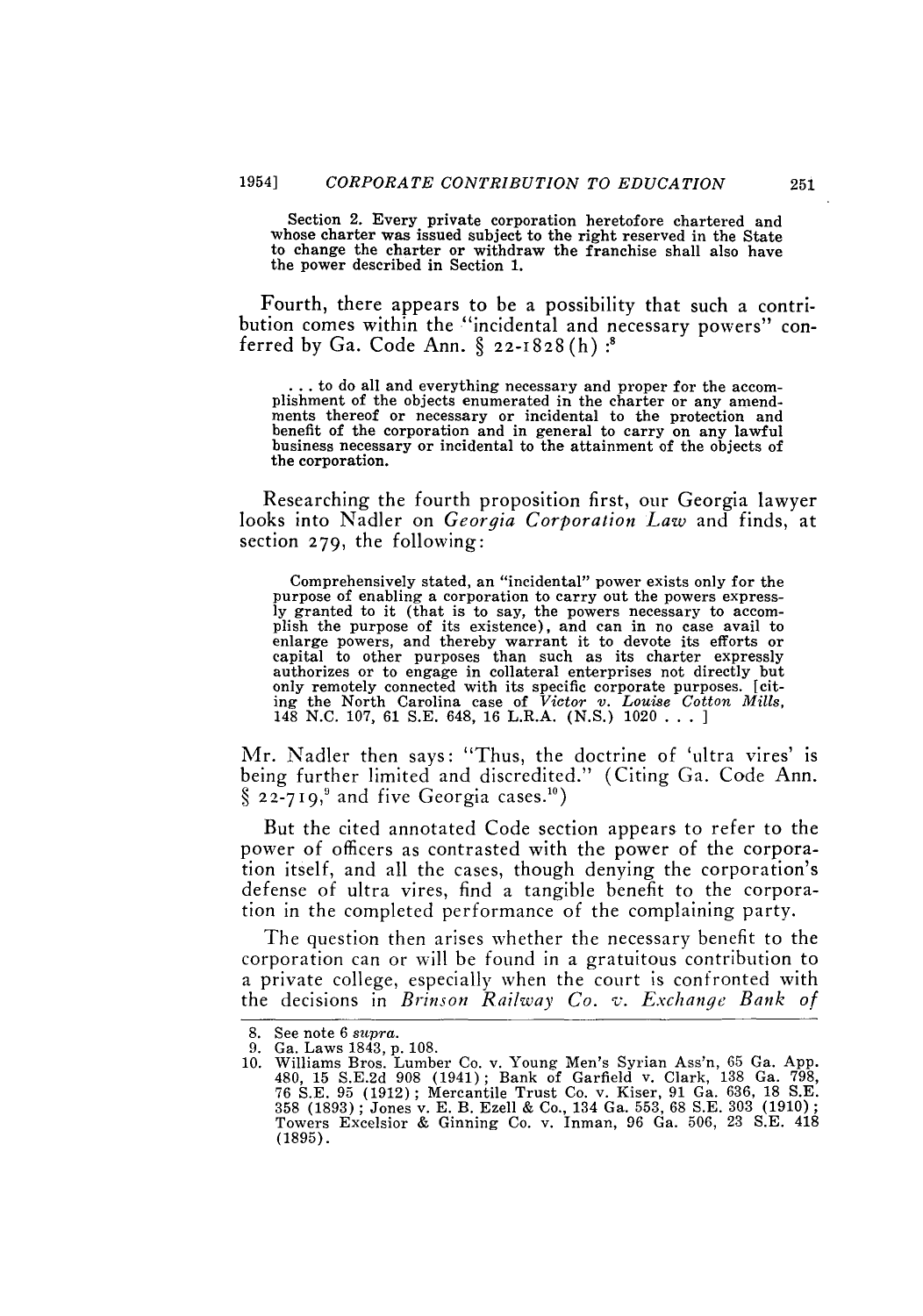*Springfield," Military Interstate Ass'n. v. Savannah Railway,"* and five other cases. $^{13}$ 

In the *Brinson* case, the court said:

(a) The president of a railway company incorporated under the general laws of Georgia as a common carrier has no power, either with or without the consent of its board of directors, to donate funds belonging to the corporation, or to execute in the corporate name a note to be discounted in behalf of or to raise funds as a purpose of building up or promoting the town in which the school is situated, even though the school or town be located on the line of the company's railway and its transportation business might thereby be increased. A note executed in the name of the railway company for such a purpose could not bind the corporation where the president of the bank to which it was made payable, who "O.K.'d" it and authorized his bank to accept and discount it, had full notice of the purpose for which it was given and that it was a mere donation, and the cashier of a branch of the said bank, who actually accepted and discounted the note for the bank (the original payee), was directed at the time **by** the president of the railway corporation, who executed the note in its name and behalf, to place the proceeds thereof to the credit of a certain school, on the books of the payee bank, and the payee, therefore had full notice of the unauthorized purpose for which the note was given [citing the *Interstate Ass'n.* case], where the Supreme Court treated as ultra vires and void a subscription **by** a railway corporation to the capital stock of a corporation organized to furnish amusement to the public at a point on the line of the railway, and which therefore might incidentally increase the transportation business of the railway...

The court also held that being a demand note, and being transferred to plaintiff "without recourse," plaintiff "took it subject to all equities between the original parties, including the defense of ultra vires interposed by the railway company."

Thus it seems that corporate gifts are ultra vires acts unless the cited cases can be distinguished; unless the present day Georgia courts, by finding a benefit, construe the gifts to be within the "incidental and necessary" powers or unless the enabling and permissive legislation previously referred to controls.

As for distinguishing the five cases from a case of corporate

<sup>11. 16</sup> Ga. App. 425, 85 S.E. 634 (1915).

<sup>12. 105</sup> Ga. 420, **31 S.E.** 200 **(1898).**

<sup>13.</sup> Savannah Ice Co. v. Canal-Louisiana Bank & Trust Co., 12 Ga. App. 818, **79** S.E. 45 (1913) ; First Nat. Bank of Tallapoosa v. Monroe, 135 Ga. 614, 69 S.E. 1123, 32 L.R.A. (N.S.) 550 (1911) ; Piedmont Feed & Grocery Co. v. Georgia Feed & Grocery Co., 52 Ga. App. 847, 184 S.E. 899 (1936) ; Cherokee Iron Co. v. Jones, 52 Ga. 276 (1874); Galloway v. Mitchell County Electric Membership Corp., 190 Ga. 428,  $435, 9$  S.E.2d  $903$  (1940). See also, L.R.A. 1917A, 897, where, after<br>reviewing Georgia cases, it is said that Georgia at that time had not<br>repudiated the doctrine of ultra vires where the act was beyond the<br>corporate p pointed out wherein the corporation would be estopped to plead the doctrine.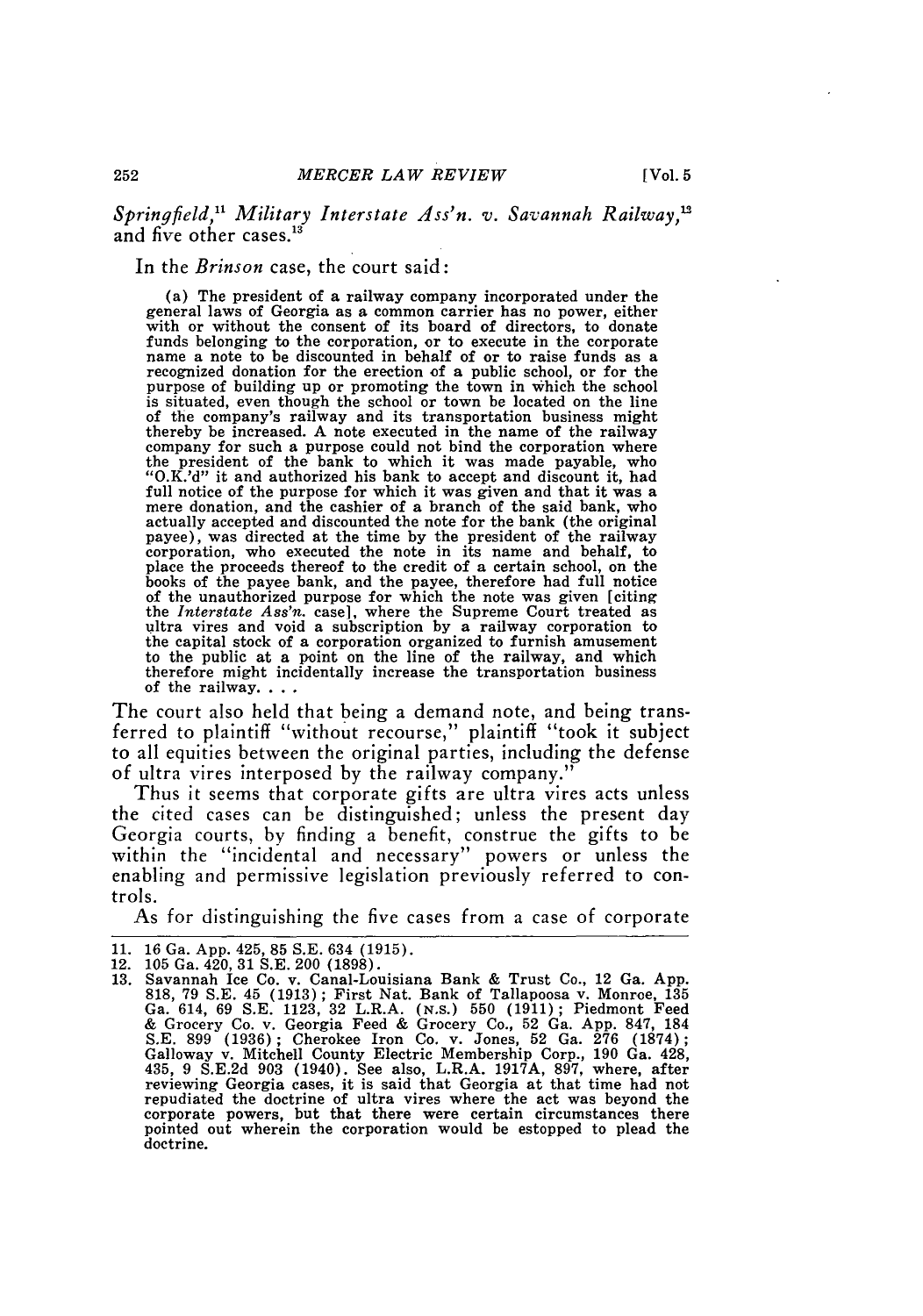gift to a private college, three<sup>14</sup> involved executory contracts of guaranty or accommodation endorsement, clearly beyond the powers of business purposes expressed in either the charter or the statutory and incidental powers, and the others<sup>15</sup> involved the use of corporate funds or powers to start separate businesses alien to those expressed in the charter.

Then, too, the Georgia cases denying the corporation's plea of ultra vires can probably be considered as dealing, not with corporate acts or contracts being ultra vires as *beyond* their powers, but rather that the acts and contracts are *within* their powers, but that they were done in an unauthorized way and by an unauthorized person; or that they involved an injured and innocent third party, and the corporation, having benefited, was estopped to plead ultra vires; or that it was against public policy for the corporation to retain the benefit without paying the consideration.

As for the *Brinson Railway* case and the *Military Interstate 4ss'n.* case, there seems to be no genuine basis for a distinction, and if one be asserted, it is likely to be a strained distinction without a difference. Yet, it is submitted, these cases are effectively nullified by the permissive legislation previously cited. If it then be contended that while the permissive legislation can be applied constitutionally and properly only to those corporations chartered after the effective date of the legislation, but not to those chartered before such effective date, the answer is found in the recent New Jersey case of *J. P. Smith Mfg. Co. v. Barlow*<sup>16</sup> which upheld the right of a corporation to give \$1500 to Princeton University against the attacks of stockholders that such gift was ultra vires, and that the New Jersey statutes permitting such gifts were unconstitutional because they impaired the obligation of contracts, deprived the stockholders of property without due process, and took private property for public purposes without compensation.

Specifically, the court held the power to make the gift was within the incidental powers of the corporation, saying:<sup>17</sup>

<sup>14.</sup> Savannah Ice Co. v. Canal-Louisiana Bank & Trust Co., 12 Ga. App. 818, 79 S.E. 45 (1913) ; First Nat. Bank of Tallapoosa v. Monroe, **135** Ga. 614, 69 S.E. 1123, 32 L.R.A. (N.S.) 550 (1911); Piedmont Feed & Grocery Co. v. Georgia Feed & Grocery Co., 52 Ga. App. 847, 184 S.E. 899 (1936).

<sup>15.</sup> Cherokee Iron Co. v. Jones, 52 Ga. **276** (1874); Galloway v. Mitchell County Electric Membership Corp., 190 Ga. 428, 435, 9 S.E.2d 903  $(1940)$ .

<sup>16. 26</sup> N.J. Super. 106, **97** A.2d 186 (1953).

<sup>17. 97</sup> A.2d 186, 190, 192 (1953).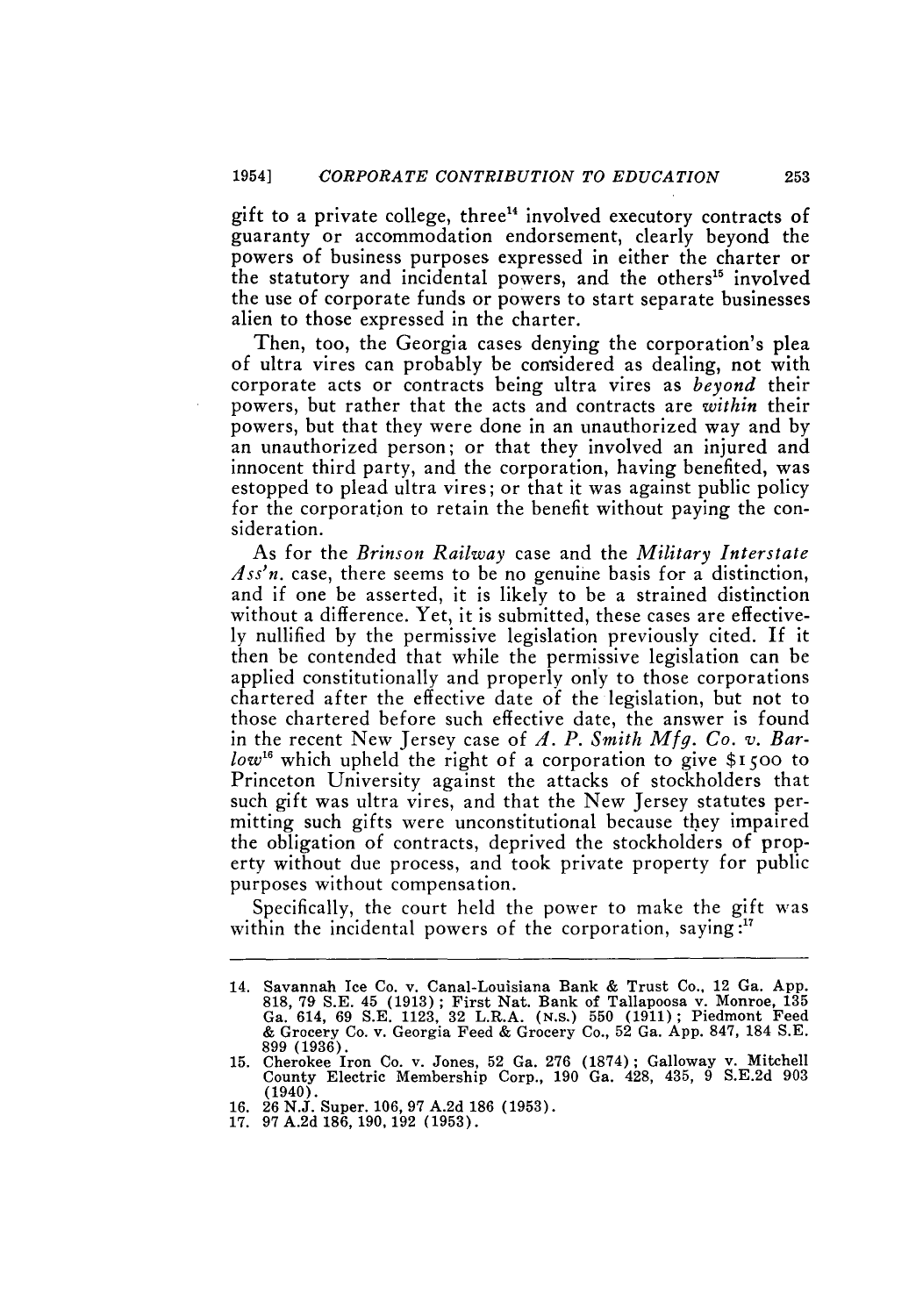**I** am strongly persuaded by the evidence that the only hope for the survival of the privately supported American college and university lies in the willingness of corporate wealth to furnish in moderation some support to institutions which are so essential to public welfare and therefore, of necessity, to corporate welfare. What promotes the general good inescapably advances the corporate weal. I hold that corporate contributions to Princeton and institutions rendering the like public service are, if held within reasonable limitations, a matter of direct benefit to the giving corporations, and this without regard to the extent or sweep of the donors' business. The benefits derived from such contributions are nation-wide and promote the welfare of everyone anywhere in the land.

There is also the broader question here involved, namely, that the contribution here in question is towards a cause which is intimately tied into the preservation of American business and the American way of life. Such giving may be called an incidental power, but when it is considered in its essential character, it may well be regarded as a major, though unwritten, corporate power. It is even more than that. In the court's view of the case it amounts to a solemn duty. . . .

In reference to the constitutional objections, the court had this to say **:"8**

The constitutional objections raised by the defendants under both Federal and State Constitutions are substantially alike. So considered they amount to the claim that the legislation here in question impairs the obligation of contracts, deprives the defend-ants of property without due process, and, finally, constitutes a taking of private property for public purpose but without com-pensation. I do not regard those objections as tenable. The granting of the charter by the State to the plaintiff company has at all times been subject to the reserved power of the State to alter, suspend or repeal the same, in the discretion of the Legislature. This reserve power has received in our decisions a broad con-struction, the important limitation being that a legislative enactment which has the effect of altering an ante-dating charter shall not run afoul of constitutional guarantees. [Citing and discussing New Jersey cases.] I therefore hold that the facts of the Legislature here under discussion are well within the reserve power of the State and that the exercise of that power is binding not alone upon the company but upon the stockholders in respect of their contract *inter* se.<sup>19</sup>

The court then cites numerous United States Supreme Court decisions to support the statement that an act passed by a state under its reserve power does not impair the obligation of a charter contract nor does it operate as a deprivation of property without due process of law, even though it is more burdensome than the New Jersey charitable contribution statutes.

The court further holds<sup>20</sup> that, "  $\ldots$  the legislation challenged

<sup>18. 97</sup> A.2d 186, 193, 194 (1953).

<sup>19.</sup> Georgia's reserve power is contained in GA. CODE ANN. §§ 22-1202-1203, at least for corporations chartered since Jan. 1. 1863. For those prior, see South Western R. Co. v. Benton, 206 Ga. 770, 58 S.E.2d 905 (1950).

<sup>20.</sup> **97** A.2d 186,194 (1953).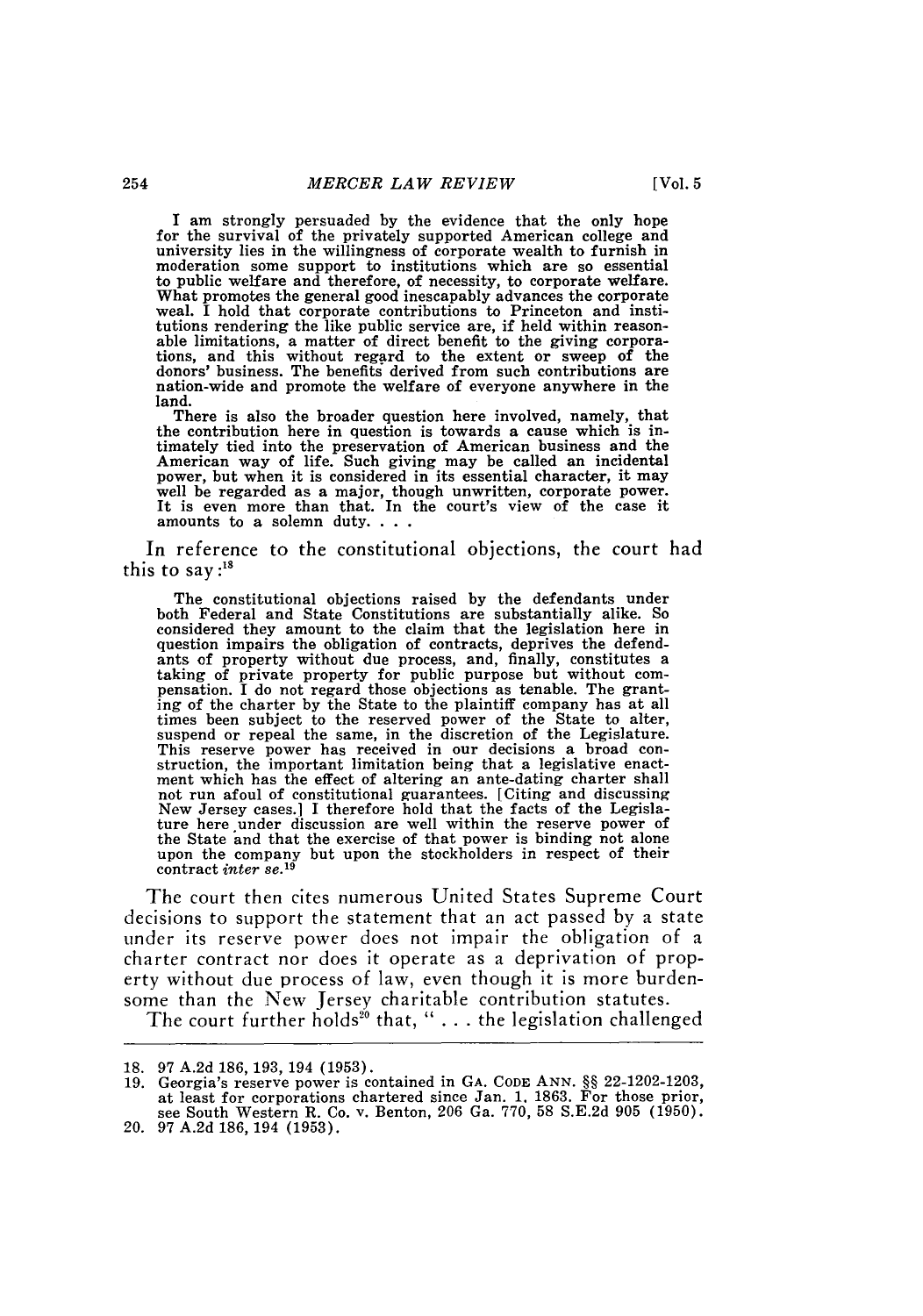in this case is clearly sustainable under the police power reserved to and residing in each State."

Being sustainable under both the reserve and police powers, the charitable contributions statutes do not deprive the stockholders of any vested property interest because they must be held to have constructively acquiesced in the legislation.

Having carefully considered the *Smith* case, our Georgia lawyer likely thinks the result would be the same in Georgia under the circumstances, but is probably doubtful that the arguments as to incidental powers there presented and espoused by the New Jersey court would be of equal weight before a Georgia court, especially since the Georgia permissive statute does not contain a full statement of public policy as does the New Jersey statute in the amendment thereto of **I95O.** Nevertheless, he continues his research and finds that twenty-three other states have permissive statutes more or less similar to the New Jersey statute held constitutional in the *Smith* case.<sup>21</sup>

Being conservative, he decides to secure a permissive corporate by-law at the next stockholders meeting. Knowing that he will have to allay certain fears of stockholders, he figures that the proposed permissive by-law should incorporate, *inter alia,* some or all of the following limitations:

- **1.** No power to make the gift unless the corporation is showing a profit and no impairment of financial structure by virtue of the proposed by-law.<br>2. No power to make gift if, at the time, the recipient institution
- % owns certain percentage of the voting stock of the donor cor-<br>poration.<br>3. Size of annual gifts limited to a percentage of capital and
- surplus not to exceed that allowed as deductions by federal and Georgia income tax laws.
- 4. If a certain percentage of the stockholders object in writing, then the gift must be authorized at a stockholders' meeting.

Pending passage of the by-law, he puts the situation to the board of directors for study and the setting up of a policy covering, first the type or manner of gift, and, second, which college shall be the beneficiary. He reports on various courses followed by others as found in the very excellent article by Laird Bell previously cited.<sup>22</sup>

Some corporations, in seeking to achieve the maximum of immediate benefit, have provided scholarships for employees or their children to selected schools or to schools of the recipient's choice, fellowships for graduate study in fields pertinent to corporation's business, or scholarships plus supplementary direct grants to the selected college's general education budget.

<sup>21.</sup> See note 1 *supra.*

<sup>22.</sup> See note 1 *supra.*